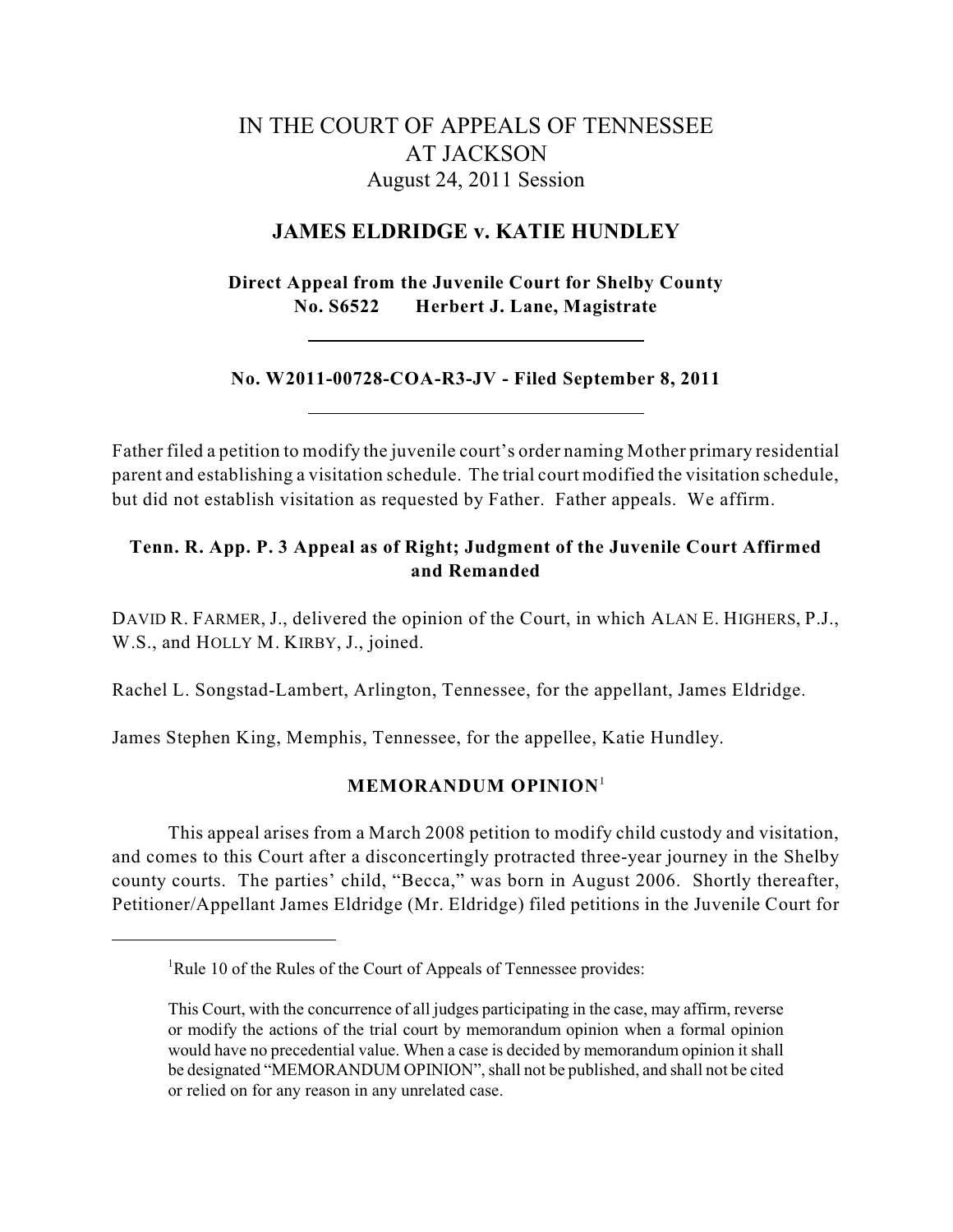Shelby County to establish parentage and for visitation. In his petition for visitation, Mr. Eldridge requested "liberal and frequent parenting time" with Becca. In December 2006, Mr. Eldridge filed an amended petition seeking joint decision making and shared parenting time on an alternate week basis. Following a hearing in February 2007, the juvenile court entered an order awarding the parties joint custody and naming Becca's mother, Respondent/Appellee Katie Hundley (Ms. Hundley) primary residential parent. The court ordered that Mr. Eldridge's parenting time would be the first, third and fifth weekends of each month, beginning 6:00 PM on Friday through 6:00 PM on Sunday; two weeks in the months of June and July; and part of the major holidays.

In March 2008, Mr. Eldridge filed a petition to modify the parenting plan. In his petition, Mr. Eldridge asserted that a substantial change of circumstance had occurred that warranted an increase in his parenting time. Mr. Eldridge filed a motion for mediation in August 2008, which was granted by the juvenile court in September 2008. The matter was continued until January 2009. Following several additional continuances, Mr. Eldridge's petition was heard by a juvenile court magistrate judge in November 2009. In December 2009, the magistrate judge entered an order stating that Ms. Hundley would remain Becca's primary residential parent and have decision-making authority. The magistrate modified Mr. Eldridge's parenting time with Becca to the first and third week of each month, and set Christmas visitation from 3:00 PM on December 25 through 6:00 PM on December 26. Ms. Hundley requested a hearing before the juvenile court judge.

Following a number of continuances , the matter was tried before a juvenile court special judge in March 2010. The juvenile court granted Mr. Eldridge's petition to modify the February 2007 order, but set his parenting time as every other weekend from 5:00 PM on Thursday through 5:00 PM on Sunday; two weeks in the months of June and July; and alternating holidays. The juvenile court entered its order on March 15, 2010, and Mr. Eldridge, acting *pro se*, filed a notice of appeal on the same day. In his notice of appeal, however, Mr. Eldridge erroneously appealed to the circuit court rather than this court. In April 2010, counsel for the parties filed notices of appearance, and the matter was heard in the circuit court in June 2010. In March 2011, the circuit court entered an order finding that it lacked jurisdiction and that jurisdiction over the appeal was proper in this Court. The circuit court transferred the matter to us by order entered March 2, 2011.

Upon preliminary review of the record, we determined the order appealed was not a final judgment where both parties had asserted claims for attorney's fees that had not been adjudicated in the juvenile court. On April 7, 2011, we entered an order requiring the parties to show cause why the matter should not be dismissed for lack of a final judgment. On April 14, 2011, the juvenile court entered an order providing that the parties would be responsible for their own attorney's fees. On June 20, 2011, the final brief was filed in this Court, and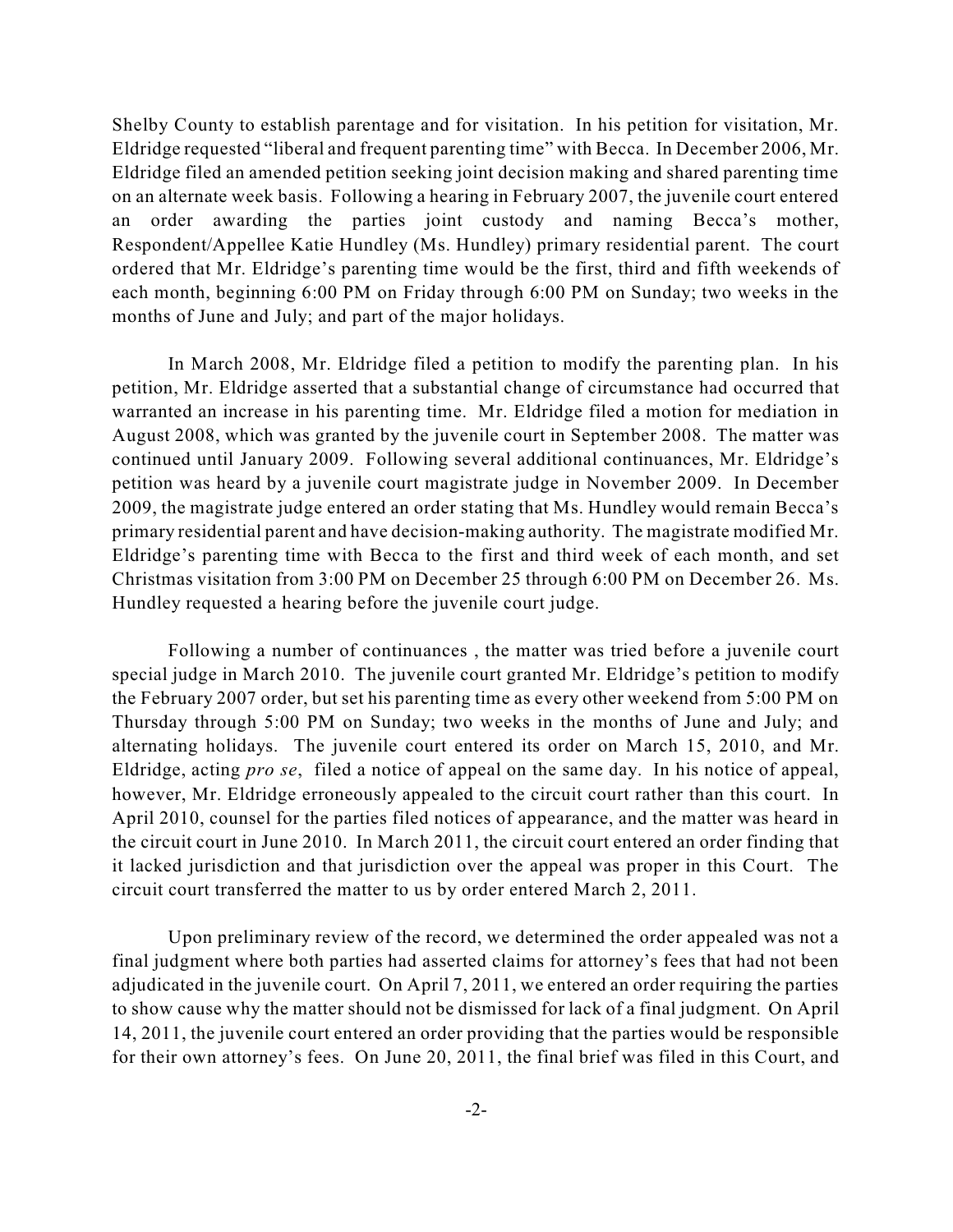we heard oral argument in the matter on August 24, 2011.

### *Issue Presented*

Mr. Eldridge presents the issue as whether the trial court erred by setting aside the December 2009 ruling of the juvenile court magistrate, which awarded Mr. Eldridge alternate week parenting time. However, because review by the juvenile court judge of Mr. Eldridge's March 2008 petition is *de novo*, the issue raised for our review, as we re-word it, is whether the trial court abused its discretion in establishing the visitation schedule.

#### *Standard of Review*

We review the trial court's findings of fact with a presumption of correctness unless the evidence preponderates otherwise. Tenn. R. App. P. 13(d). Accordingly, we will not reverse the trial court's factual findings unless they are contrary to the preponderance of the evidence. We review the trial court's conclusions on matters of law *de novo*, however, with no presumption of correctness. Tenn. R. App. P. 13(d). Our review of a trial court's application of the law to the facts is *de novo*, with no presumption of correctness. *State v. Ingram*, 331 S.W.3d 746, 755 (Tenn. 2011).

### *Discussion*

The trial court has wide discretion to establish a parenting arrangement that is in the best interest of the child. Tennessee Code Annotated § 36-6-101(a)(2)(A)(2010); *Eldridge v. Eldridge*, 42 S.W.3d 82, 85 (Tenn. 2001) (citations omitted). The court's judgment often turns on subtle factors which require the court to assess the credibility and demeanor of the witnesses. *E.g., Adelsperger v. Adelsperger*, 970 S.W.2d 482, 485 (Tenn. Ct. App. 1997). We will not substitute our judgment for that of the trial court on these matters. *E.g., Eldridge*, 42 S.W.3d at 88. Rather, we will disturb a trial court's decision regarding parental responsibility only if it "falls outside the spectrum of rulings that might reasonably result from an application of the correct legal standards to the evidence found in the record." *Id.*

A decree pertaining to a residential parenting schedule order may be modified where the petitioner demonstrates, by a preponderance of the evidence, that a material change of circumstance has occurred such that modification is in the best interests of the child. Tenn. Code Ann. § 36-6-101(a)(2)(C)(2010). Thus, the court must utilize a two-part test in determining whether a change of custody or visitation is warranted. First, it must determine whether a material change of circumstance has occurred that affects the child's well being. Second, if it finds a material change of circumstance that affects the child, the court must determine whether a change of custody is in the best interests of the child. *See id.*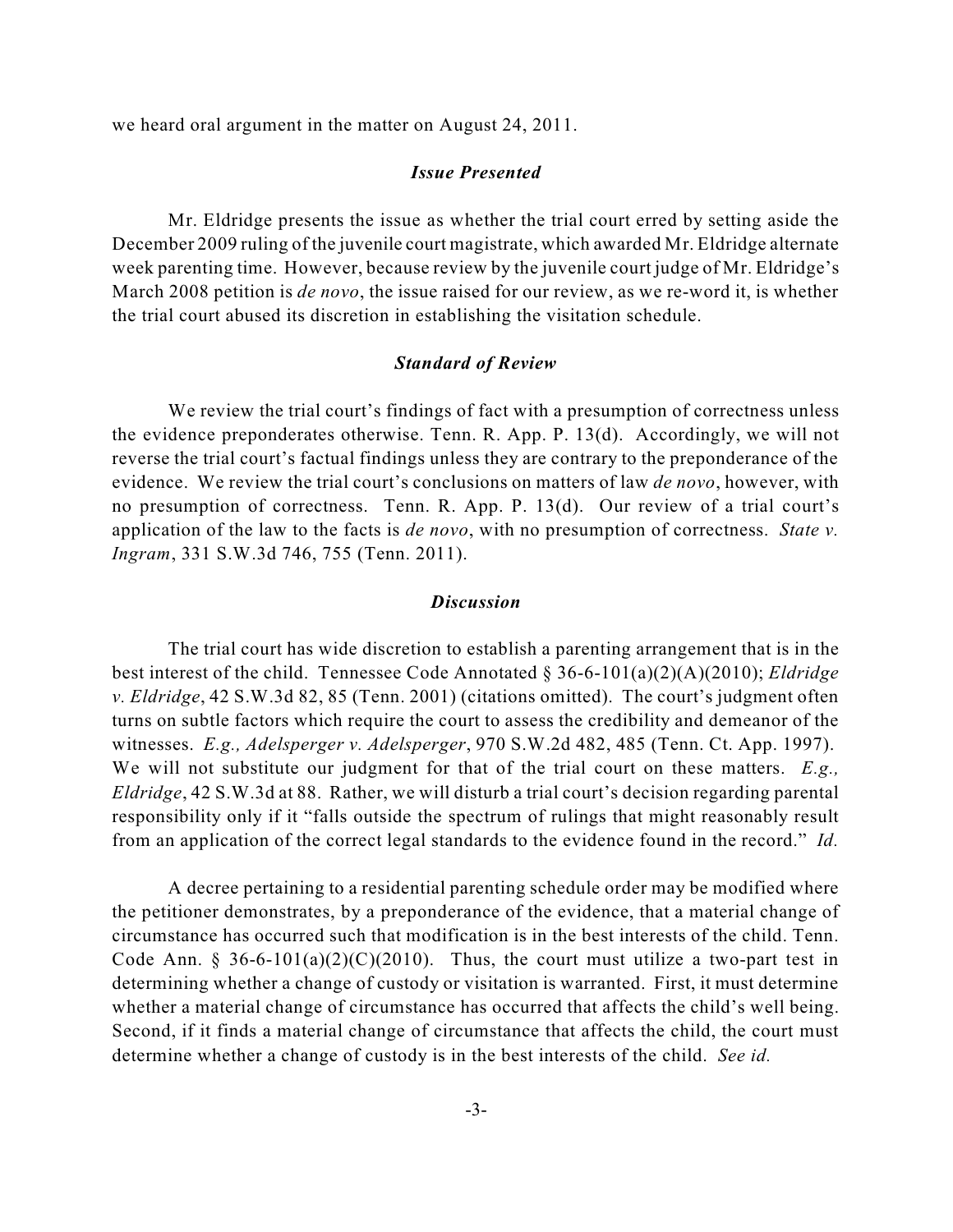In this case, Mr. Eldridge asserts that the alternate week visitation schedule established by the juvenile court magistrate was in Becca's best interest. He argues that the psychologists who testified at the March 2010 hearing testified that Becca wasthriving under the alternate week arrangement, and that the trial court's judgment denying his petition to modify the visitation schedule was influenced by the court's observation that he and Ms. Hundley have not been able to effectively communicate with one another or to work together to make decisions jointly. Mr. Eldridge submits that, although the March 2010 proceeding before the juvenile court judge was a *de novo* proceeding to modify the 2007 visitation schedule, the fact that Becca was thriving under the alternate week visitation schedule established by the magistrate judge cannot be disregarded.

Ms. Hundley, on the other hand, contends the record supports the trial court's determination that joint parenting of Becca is not feasible in this case. She argues that the expert testimony of the psychologists was that equal parenting time is not successful when the parents cannot cooperate, and that the trial court considered the entire record when it determined the alternate week arrangement would not be successful in this case. Ms. Hundley asserts that this is demonstrated by the fact that, for example, although the referee's order of December 2009 gave her decision-making authority, Mr. Eldridge unilaterally changed childcare arrangements for Becca while she was in his care. Ms. Hundley does not cross-appeal, but asserts the trial court did not abuse its discretion when it established the visitation schedule in this case.

It is well-settled that the best interests of the child is the court's primary concern when establishing child custody and visitation schedules. In this case, the trial did not make specific findings of fact to support its determination as required by Rule 52.01 of the Tennessee Rules of Civil Procedure, as amended in 2009. In some cases, the trial court's failure to make such findings would be a basis for vacating the trial court's judgment and remanding the matter. *Wall v. Wall*, No. W2010–01069–COA–R3–CV, 2011 WL 2732269 at \*26 n. 31 (Tenn. Ct. App. July 14, 2011)(*citing See, e.g., Clement Homes, Inc. v. Chilcutt*, No. W2009–02277–COA–R3–CV, 2010 WL 2812574, at \*2 (Tenn. Ct. App.July 16, 2010)). In some instances, however, where we may review the record independently to determine whether the evidence supports the trial court's judgment, we have found it unnecessary to vacate the trial court's judgment based on the failure to comply with Rule 52.01. *Id.* In this case, the record transmitted contains evidence including the testimony of the expert witnesses; text messages and voice mail message of the parties; internet postings; myspace messages; and a transcript of the proceedings before the juvenile court that contains approximately five pages of the trial court's oral findings and conclusions. We accordingly find it unnecessary to vacate and remand this matter for written findings.

Upon review of the record, we cannot say that the trial court abused its discretion in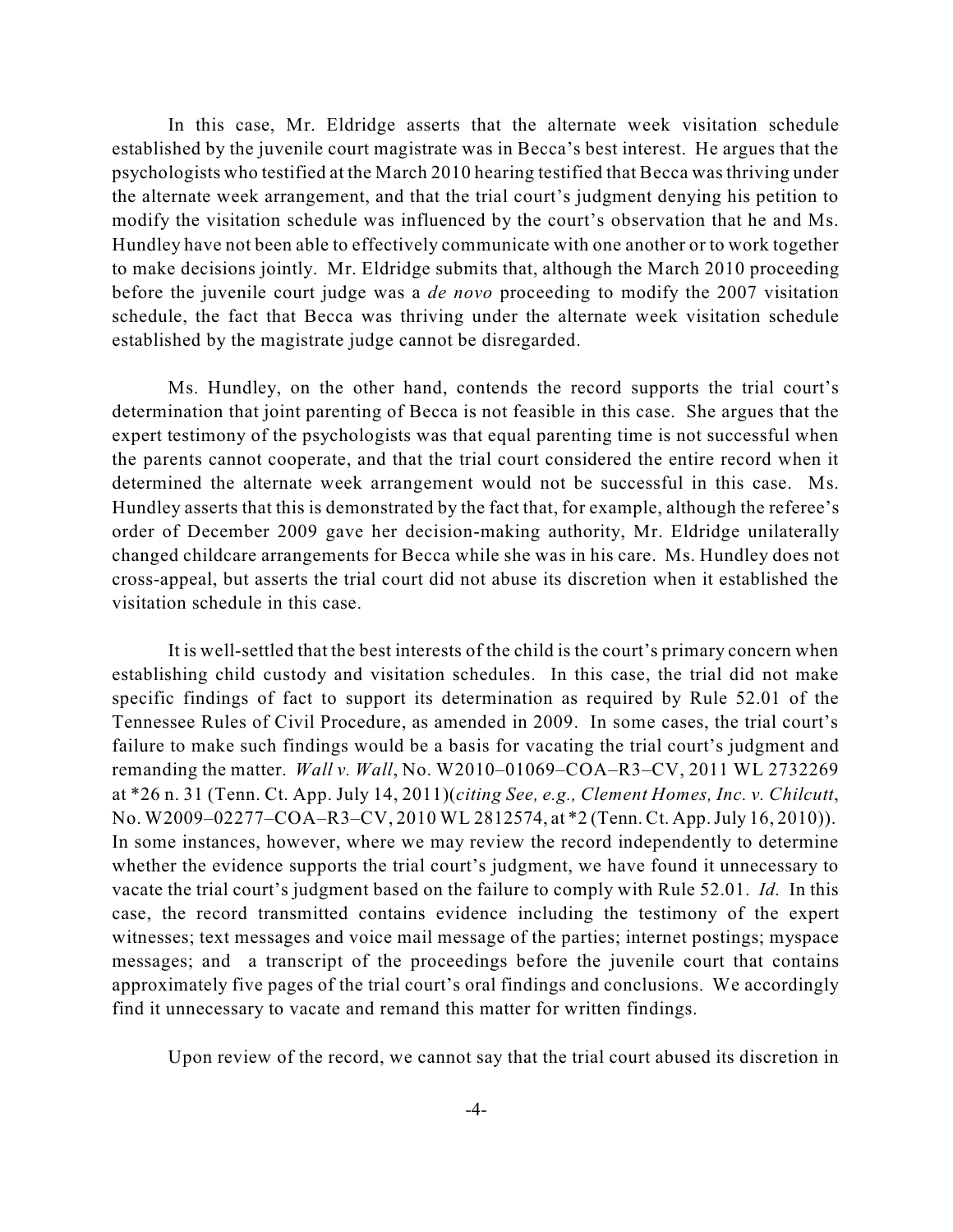this case. It is clear that Mr. Eldridge and Ms. Hundley have had a highly contentious relationship. Their relationship ended shortly after Ms. Hundley became pregnant. Ms. Hundley began dating her current husband before Becca was born, and Mr. Eldridge began dating his current wife shortly after Becca's birth. The transcript of the proceedings contains a finding by the trial court that Mr. Eldridge and Ms. Hundley "are not able to get along with one another" and "are not able to work together" despite "hav[ing] gone on with their respective lives." The trial court stated, "I don't find that it's in the child's best interest that this 50/50 time take place," but that Mr. Eldridge should have "significant visitation."

When this matter was heard in March 2010, the parties each had married their current spouses, and Mr. Eldridge and his wife had a one-year old child. However, the parties undisputedly could not get along with one another. There is nothing in the record to suggest that the trial court's March 2010 order demonstrates an abuse of discretion, or that the visitation established by the special judge would not be in Becca's best interest, particularly as she approaches school age and where the parties reside in different counties.

Although the issue before the trial court in March 2010 was whether a substantial and material change in circumstance had occurred since entry of the 2007 order such that a modification of custody was warranted, Mr. Eldridge asserts that the expert testimony with respect to Becca's adjustment to the week on/week off schedule should not be disregarded. The expert testimony in this case, as we read it, was that at the time of the March 2010 hearing, Becca was basically a "normal" three-year old.

Dr. Amy Beebe ("Dr. Beebe") testified that she had never met Ms. Hundley, but had met with Mr. Eldridge and Becca twice in her office and once at Mr. Eldridge's home. She testified that Becca appeared to be a "very typical three-year old" developmentally, and that her relationship with Mr. Eldridge was "very appropriate, very typical." Dr. Beebe stated that Becca was "a little clingy," but that was within the range of normal behavior for a threeyear old. Dr. Beebe also testified that whether equal parenting time may be successful must be assessed on a case-by-case basis, and that the success of any visitation schedule depended on the cooperation of the parents. She testified that for Becca's age the week on/week off schedule was not her "first choice," and that ideally children would see their parents every day.

Dr. John Ciocca ("Dr. Ciocca") testified that Becca could "tolerate a split custody arrangement," and that time apart from either parent should not be more than three or four days. Dr. Ciocca testified that alternating three or four day visitation periods with each parent might be best, but that the court might need to "revisit the parenting arrangements" when Becca approached school age. Dr. Ciocca stated that the teachers at Becca's pre-school did not indicate that Becca's separation anxiety had improved since the referee's December